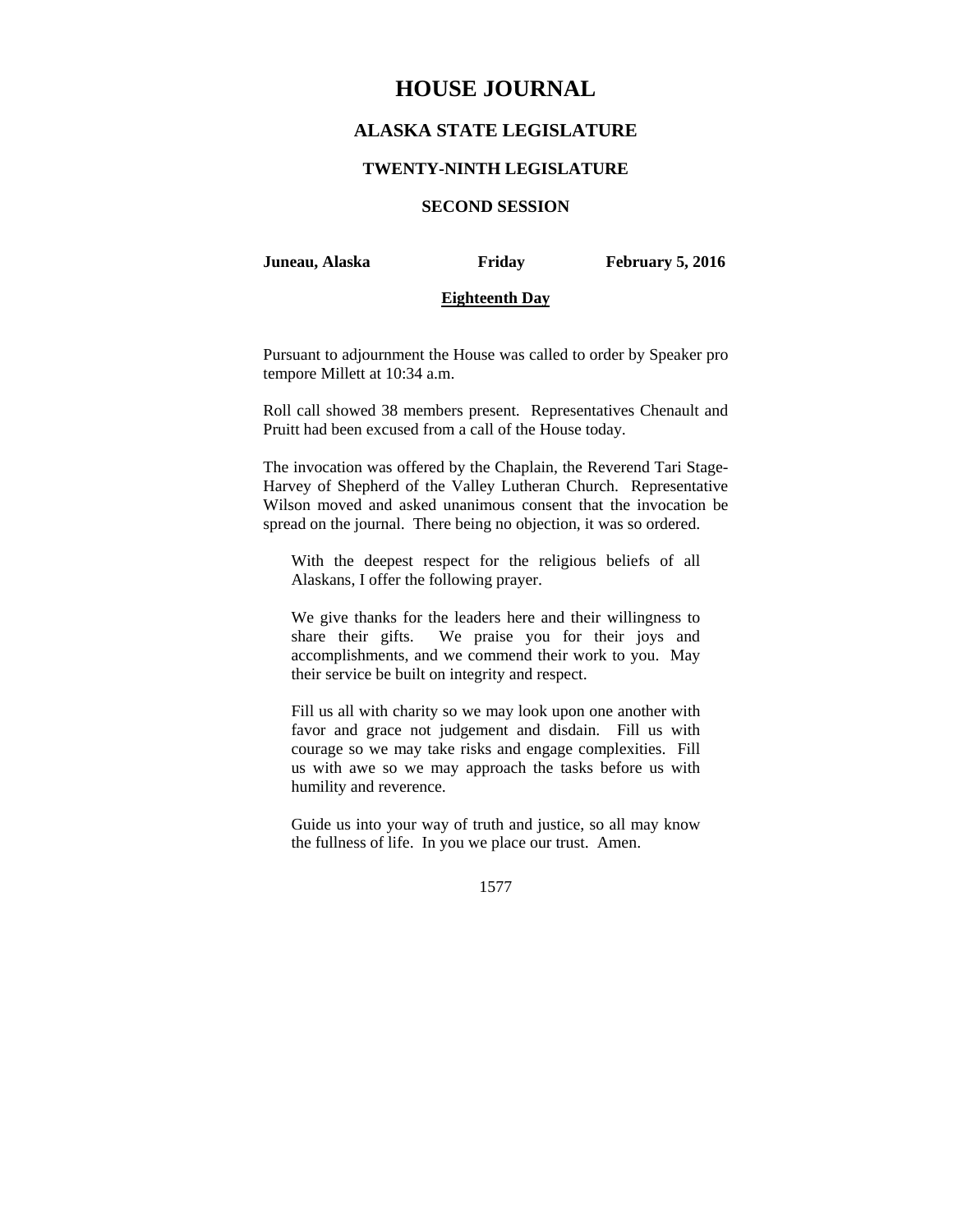The Pledge of Allegiance was led by Representative Gruenberg.

#### **CERTIFICATION OF THE JOURNAL**

Representative Herron, Acting Majority Leader, moved and asked unanimous consent that the journal for the 16th and 17th legislative days be approved as certified by the Chief Clerk. There being no objection, it was so ordered.

### **COMMUNICATIONS**

The following were received:

Alaska Court System 2015 Travel and Compensation Report February 1, 2016 (as required by AS 22.20.037)

Dept. of Natural Resources Office of the Commissioner Determination to Take Oil and Gas Royalty In-Value February 3, 2016 (as required by AS 38.05.182)

## **REPORTS OF STANDING COMMITTEES**

## **HB 226**

The Health & Social Services Committee considered:

## HOUSE BILL NO. 226

"An Act extending the termination date of the Alaska Commission on Aging; and providing for an effective date."

The report was signed by Representative Seaton, Chair, with the following individual recommendations:

Do pass (7): Tarr, Stutes, Vazquez, Talerico, Foster, Wool, Seaton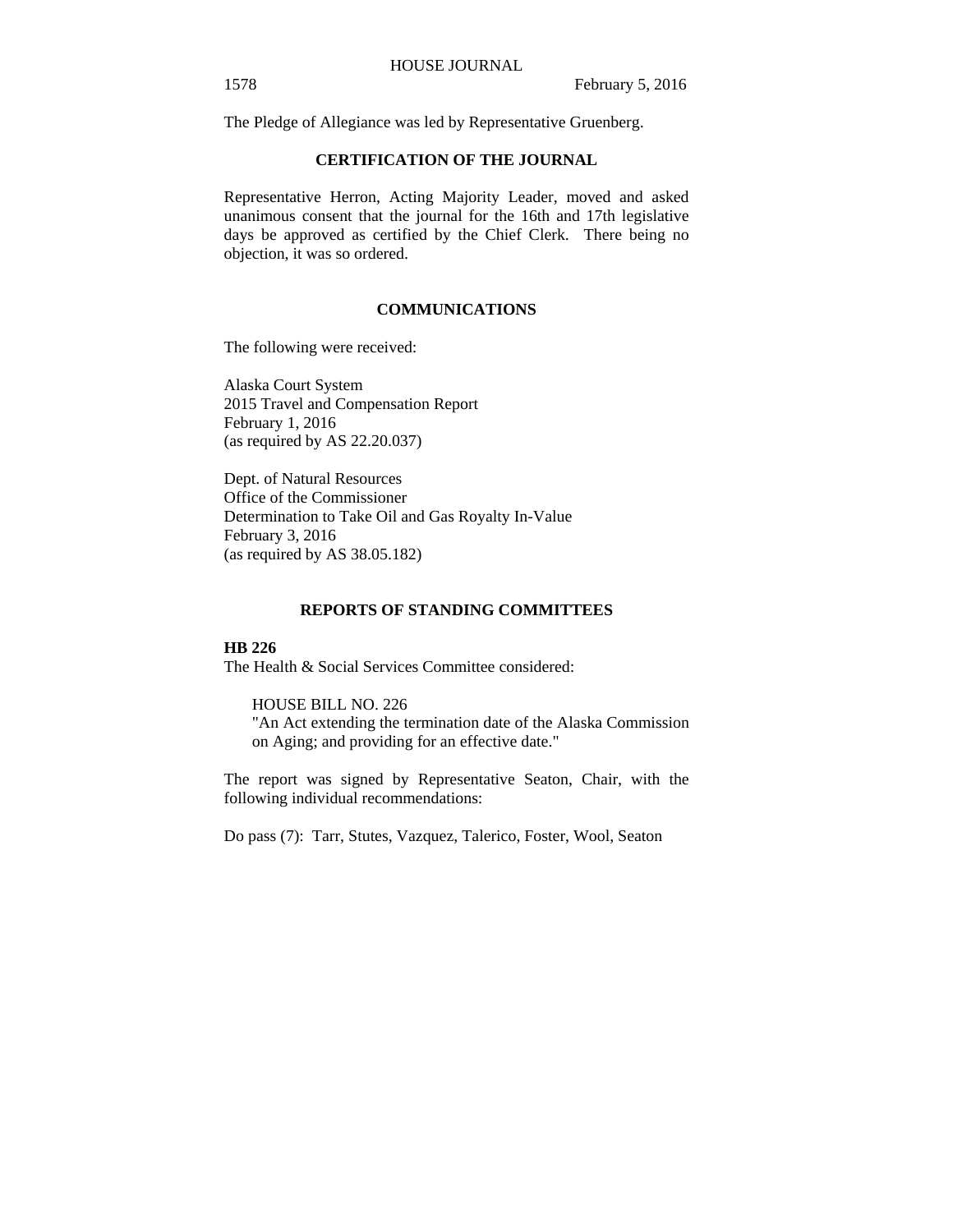The following fiscal note(s) apply:

- 1. Fiscal, Dept. of Health & Social Services
- 2. Fiscal, Dept. of Health & Social Services
- 3. Fiscal, Dept. of Health & Social Services

HB 226 was referred to the Finance Committee.

## **SB 23**

The Health & Social Services Committee considered:

CS FOR SENATE BILL NO. 23(JUD)

"An Act relating to opioid overdose drugs and to immunity for prescribing, providing, or administering opioid overdose drugs."

and recommends it be replaced with:

HOUSE CS FOR CS FOR SENATE BILL NO. 23(HSS)

"An Act relating to the practice of pharmacy; relating to the dispensing of opioid overdose drugs by a pharmacist; and relating to opioid overdose drugs and to immunity for prescribing, providing, or administering opioid overdose drugs."

(pending title change resolution)

The report was signed by Representative Seaton, Chair, with the following individual recommendations:

Do pass (7): Vazquez, Stutes, Tarr, Talerico, Foster, Wool, Seaton

The following fiscal note(s) apply to HCS CSSB 23(HSS):

- 4. Zero, Dept. of Commerce, Community, & Economic Development
- 5. Zero, Dept. of Corrections

CSSB 23(JUD) was referred to the Judiciary Committee.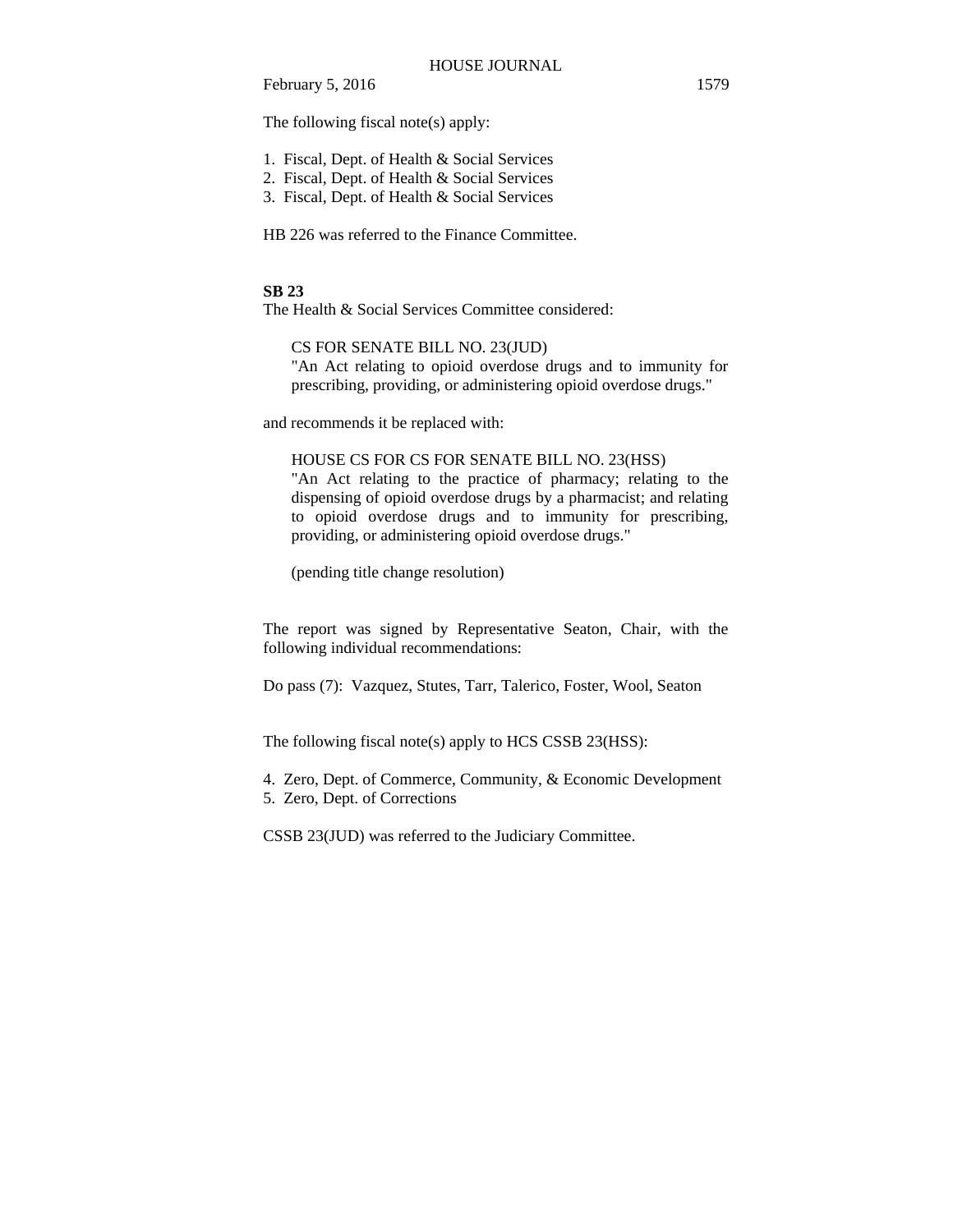## **REPORTS OF SPECIAL COMMITTEES**

#### **HJR 28**

The House Special Committee on Fisheries considered:

## HOUSE JOINT RESOLUTION NO. 28

Opposing the United States Food and Drug Administration's approval of AquaBounty AquAdvantage genetically engineered salmon; urging the United States Congress to enact legislation that requires prominently labeling genetically engineered products with the words "Genetically Modified" on the product's packaging; and encouraging the restoration of wild, native populations of salmon in areas where development has negatively affected salmon.

and recommends it be replaced with:

#### CS FOR HOUSE JOINT RESOLUTION NO. 28(FSH)

Opposing the United States Food and Drug Administration's approval of AquaBounty AquAdvantage genetically engineered salmon; urging the United States Congress to enact legislation that requires prominently labeling genetically engineered products with the words "Genetically Modified" on the product's packaging; and supporting the efforts of the state's congressional delegation to delay the confirmation of the new commissioner of the United States Food and Drug Administration until the United States Food and Drug Administration agrees to require labeling for genetically engineered salmon.

The report was signed by Representative Stutes, Chair, with the following individual recommendations:

Do pass (4): Herron, Kreiss-Tomkins, Ortiz, Stutes

The following fiscal note(s) apply to CSHJR 28(FSH):

1. Zero, Legislative Agency

HJR 28 was referred to the Labor & Commerce Committee.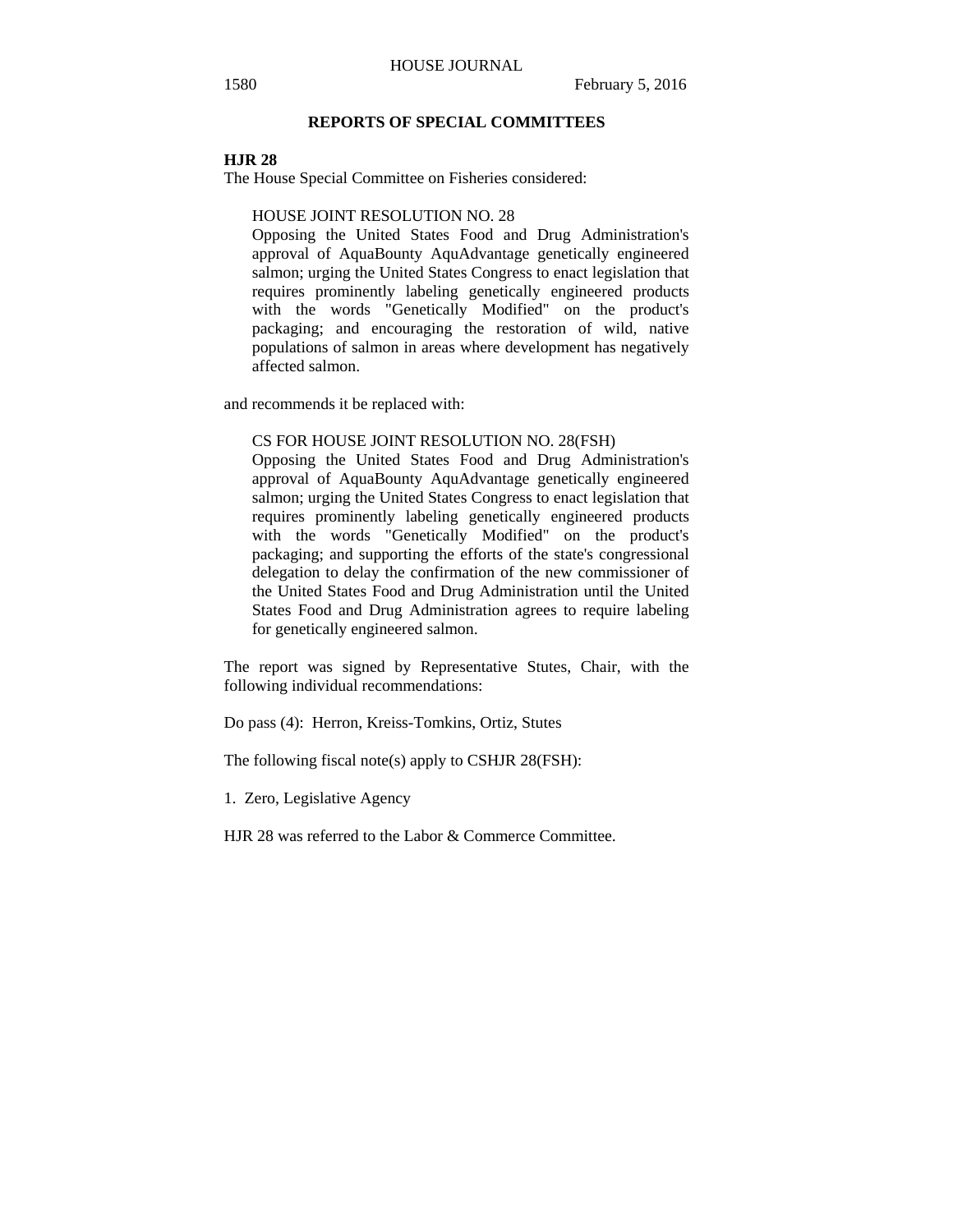#### HOUSE JOURNAL

February 5, 2016 1581

## **INTRODUCTION OF CITATIONS**

The following citation was introduced and taken up later as a Special Order of Business:

Commemorating - The 60th Anniversary of the Signing of the Constitution of the State of Alaska By Representative Tuck; Senator Gardner

The following citations were introduced and referred to the Rules Committee for placement on the calendar:

Honoring - Rebecca Carrillo By Representatives Munoz, Kito; Senator Egan

Honoring - Fred John By Representative Ortiz; Senator Stedman

## **INTRODUCTION, FIRST READING, AND REFERENCE OF HOUSE RESOLUTIONS**

## **HCR 20**

HOUSE CONCURRENT RESOLUTION NO. 20 by Representative Kito:

Proposing an amendment to the Uniform Rules of the Alaska State Legislature relating to the vote required for the passage of a joint resolution.

was read the first time and referred to the State Affairs Committee.

#### **HCR 21**

HOUSE CONCURRENT RESOLUTION NO. 21 by Representative Tarr:

Urging Governor Bill Walker to join with the Alaska State Legislature to respond to the public and behavioral health epidemic of adverse childhood experiences by establishing a statewide policy and providing programs to address this epidemic.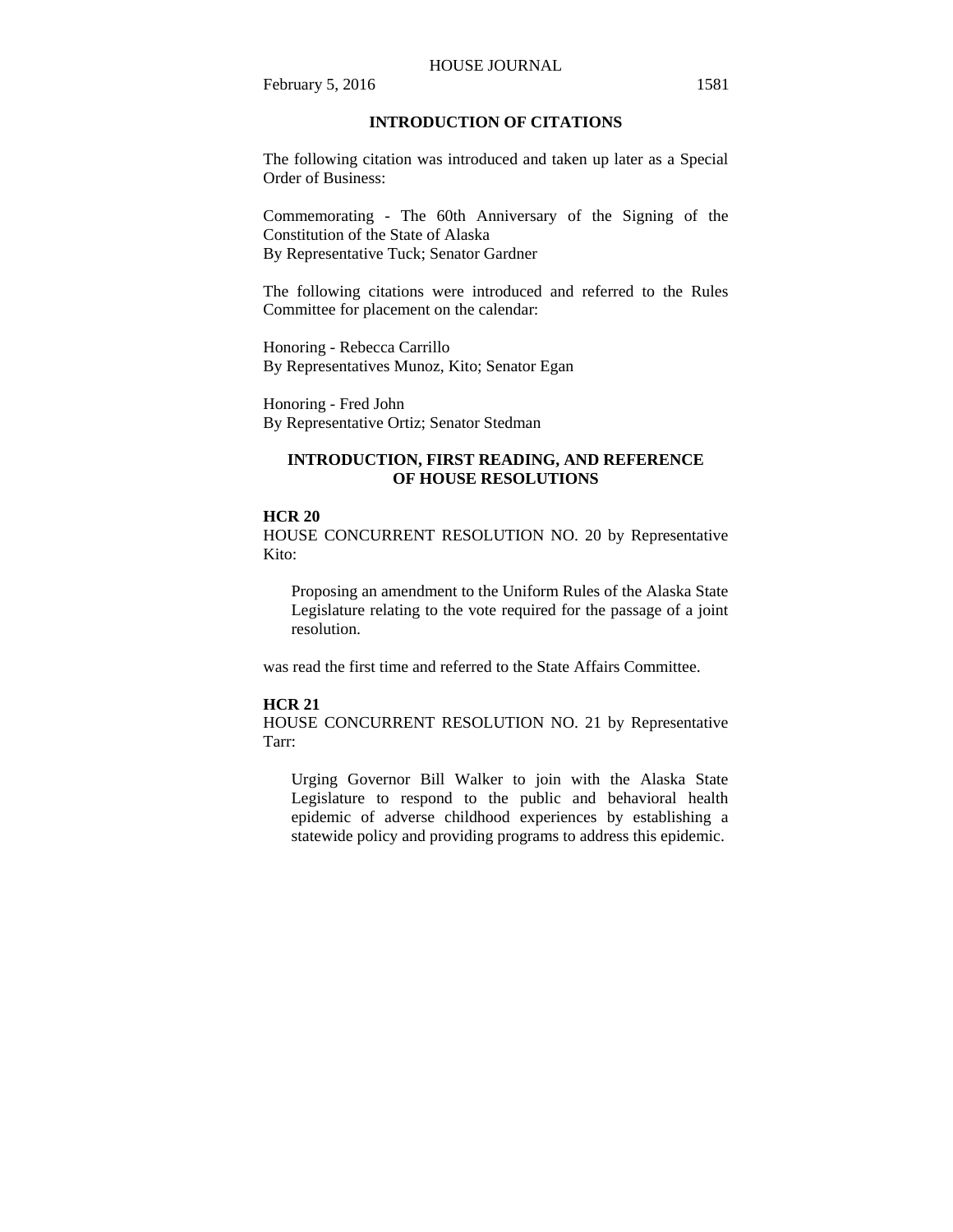was read the first time and referred to the Health & Social Services and Finance Committees.

## **HCR 22**

HOUSE CONCURRENT RESOLUTION NO. 22 by the House Health and Social Services Committee:

Suspending Rules  $24(c)$ ,  $35$ ,  $41(b)$ , and  $42(e)$ , Uniform Rules of the Alaska State Legislature, concerning Senate Bill No. 23, relating to opioid overdose drugs and to immunity for prescribing, providing, or administering opioid overdose drugs.

was read the first time and referred to the Rules Committee.

## **INTRODUCTION, FIRST READING, AND REFERENCE OF HOUSE BILLS**

#### **HB 224**

SPONSOR SUBSTITUTE FOR HOUSE BILL NO. 224 by Representative Hawker, entitled:

"An Act relating to income of the Alaska permanent fund; relating to the disposition of income of the Alaska permanent fund; establishing and relating to the distribution account; relating to the calculation of permanent fund dividends; relating to the dividend fund; and providing for an effective date."

was read the first time and referred to the Finance Committee.

## **HB 297**

HOUSE BILL NO. 297 by Representative Saddler, entitled:

"An Act relating to the Board of Pharmacy; relating to the licensing and inspection of certain facilities located outside the state; relating to drug supply chain security; and creating a position of executive administrator for the Board of Pharmacy."

was read the first time and referred to the Labor & Commerce Committee.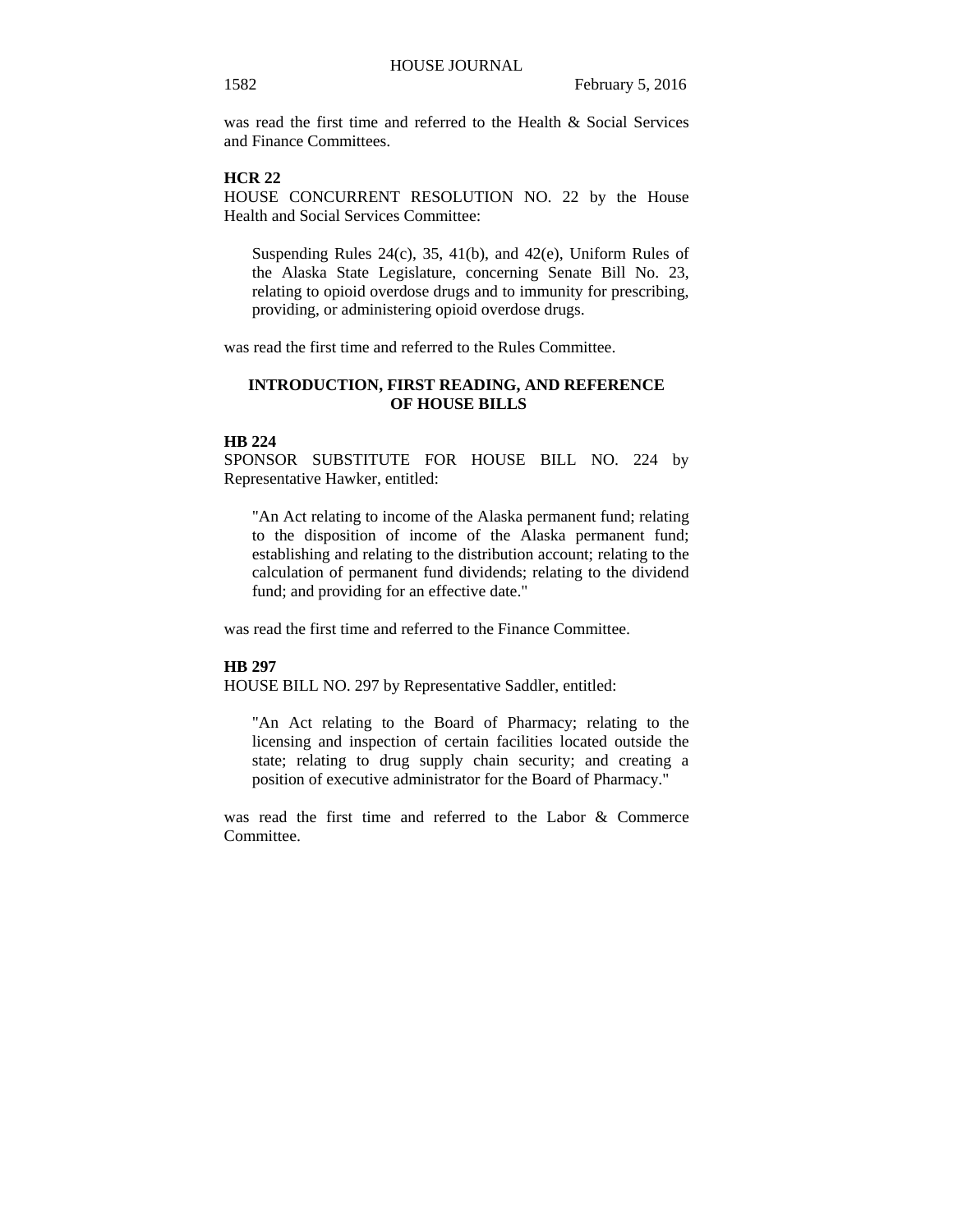#### **HB 298**

HOUSE BILL NO. 298 by Representatives Tilton and Gattis, entitled:

"An Act relating to school districts; and relating to layoff plans for tenured teachers."

was read the first time and referred to the Education Committee.

#### **HB 299**

HOUSE BILL NO. 299 by Representative Wilson, entitled:

"An Act excluding certain persons from participating in the Public Employees' Retirement System of Alaska."

was read the first time and referred to the State Affairs and Labor & Commerce Committees.

#### **HB 300**

HOUSE BILL NO. 300 by the House Rules Committee by request of the Governor, entitled:

"An Act relating to management of enhanced stocks of fish; authorizing the operation of nonprofit shellfish hatcheries; relating to application fees for salmon and shellfish hatchery permits; and providing for an effective date."

was read the first time and referred to the House Special Committee on Fisheries and the Finance Committee.

The following fiscal note(s) apply:

1. Fiscal, Dept. of Fish & Game

The Governor's transmittal letter dated February 4, 2016, follows:

"Dear Speaker Chenault:

Under the authority of Article III, Section 18, of the Alaska Constitution, I am transmitting a bill relating to management of enhanced stocks of fish; authorizing the operation of nonprofit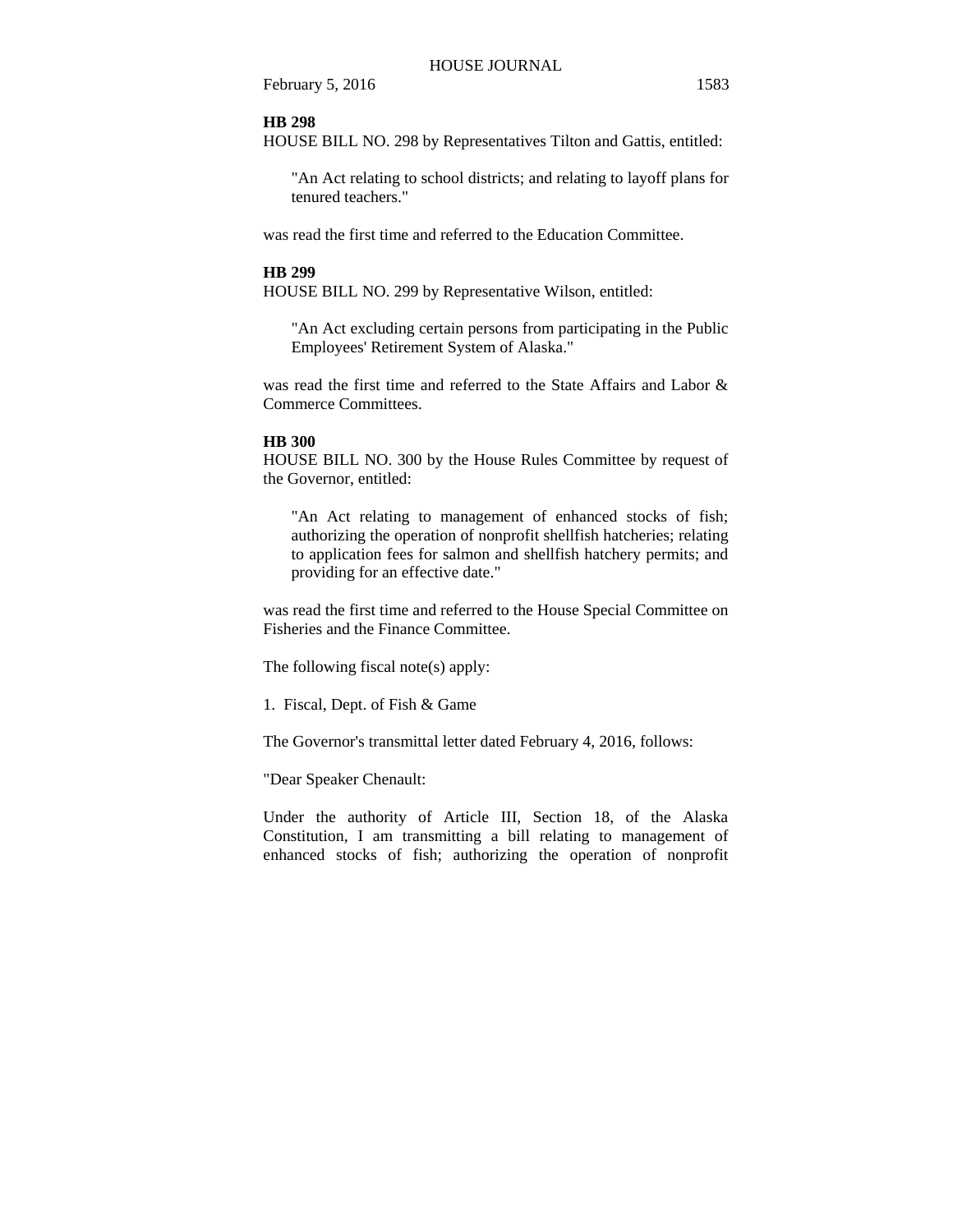shellfish hatcheries; and application fees for salmon and shellfish hatchery permits.

The bill would authorize the Commissioner of Fish and Game to permit the construction and operation of shellfish hatcheries by nonprofit corporations for the purpose of enhancing shellfish fisheries. The bill would also make several other related amendments to State law relating to shellfish hatcheries.

The Board of Fisheries is statutorily tasked to manage fish stocks in the state; fish stocks include invertebrate species, such as shellfish. Currently, under AS 16.40.100 - 16.40.199 the Commissioner may permit the construction and operation of shellfish hatcheries for the purpose of supplying shellfish to an aquatic farm, but may not permit the construction and operation of shellfish hatcheries for the purpose of enhancing shellfish fisheries. The bill is largely modeled after AS 16.10.375 - 16.10.480, which authorizes the Commissioner of Fish and Game to permit the construction and operation of salmon hatcheries for the purpose of enhancing salmon fisheries.

The bill would also make conforming amendments to the determination of authorized gear to allow use of legal gear to harvest shellfish, to allow donations of shellfish to a food bank, and to exempt from State corporate income tax income from a nonprofit corporation holding a permit to operate a shellfish hatchery for enhancement of shellfish stock.

In addition, the bill would update the application fee for a salmon hatchery permit.

Enhancement of the State's shellfish fisheries would benefit the state's economy by providing a method to increase the available harvest of shellfish for public use in an environmentally safe manner.

I urge your prompt and favorable action on this measure.

Sincerely,  $/s/$ Bill Walker Governor"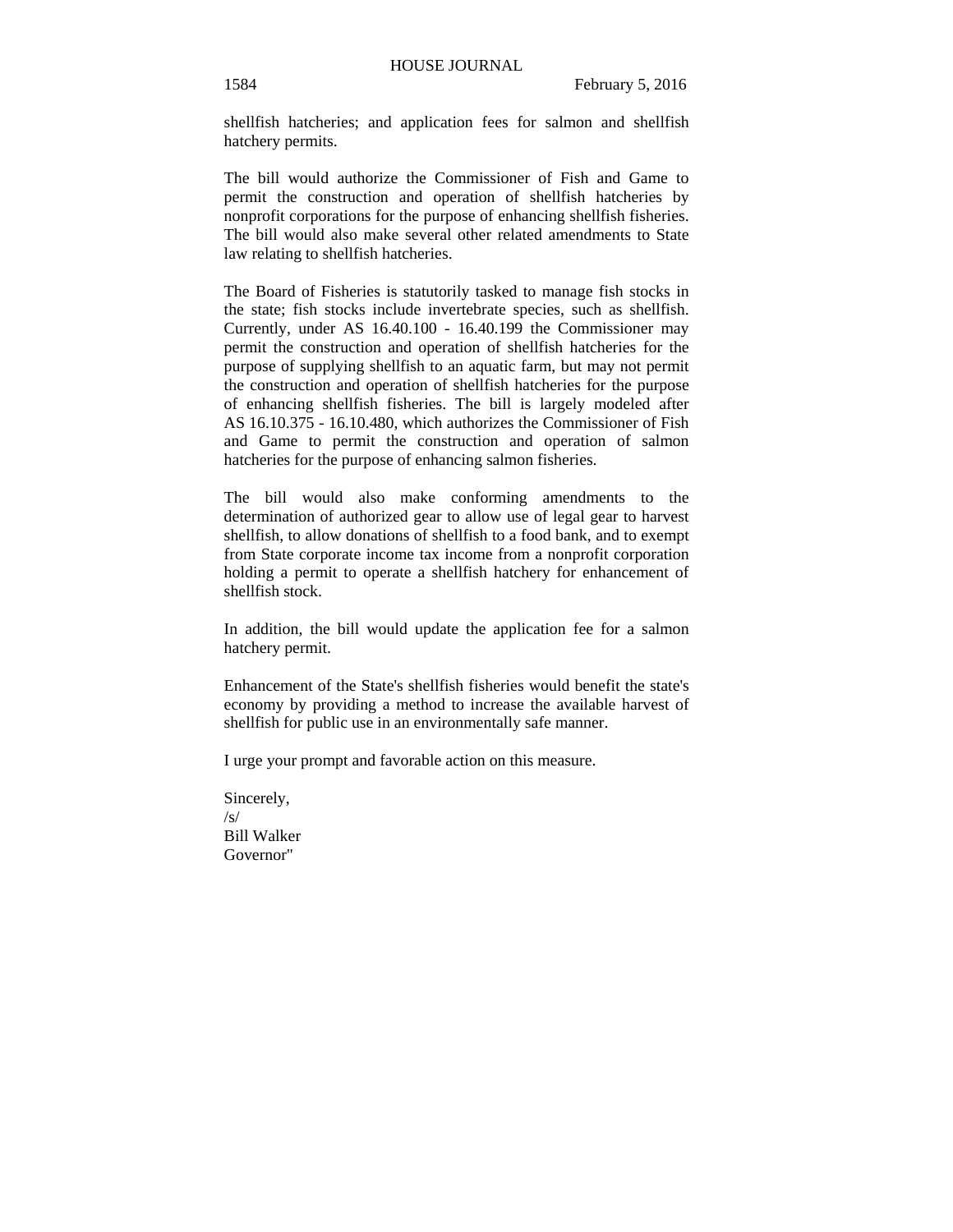#### **HB 301**

HOUSE BILL NO. 301 by the House Rules Committee by request of the Governor, entitled:

"An Act relating to the duties of the Department of Administration; relating to payment of judgment against the state; relating to pre-audit of claims; relating to travel costs and travel outside the state; repealing authorization and administration of the Department of Administration to make advances to the University of Alaska; and repealing the United States savings bond purchase plan."

was read the first time and referred to the State Affairs and Finance Committees.

The following fiscal note(s) apply:

1. Zero, Dept. of Administration

The Governor's transmittal letter dated February 4, 2016, follows:

"Dear Speaker Chenault:

Under the authority of Article III, Section 18, of the Alaska Constitution, I am transmitting a bill relating to the duties of the Department of Administration (DOA).

The bill would update certain statutes and repeal other statutes in order to better reflect the practices and duties of the DOA.

The bill would amend AS 09.50.270 to reflect the current practice regarding payment of judgments issued against the State. It would amend AS 37.05.190 to acknowledge a change in technology and clarify decentralization of certain financial functions. It would amend AS 39.20.140 regarding travel to reflect current industry language and to comply with an audit recommendation from the legislative audit division. The bill would repeal AS 37.10.088 to acknowledge that advances are no longer provided by the DOA to the University of Alaska. The bill would also repeal AS 39.40.010 and AS 39.40.020 due to changes in how United States savings bonds are purchased.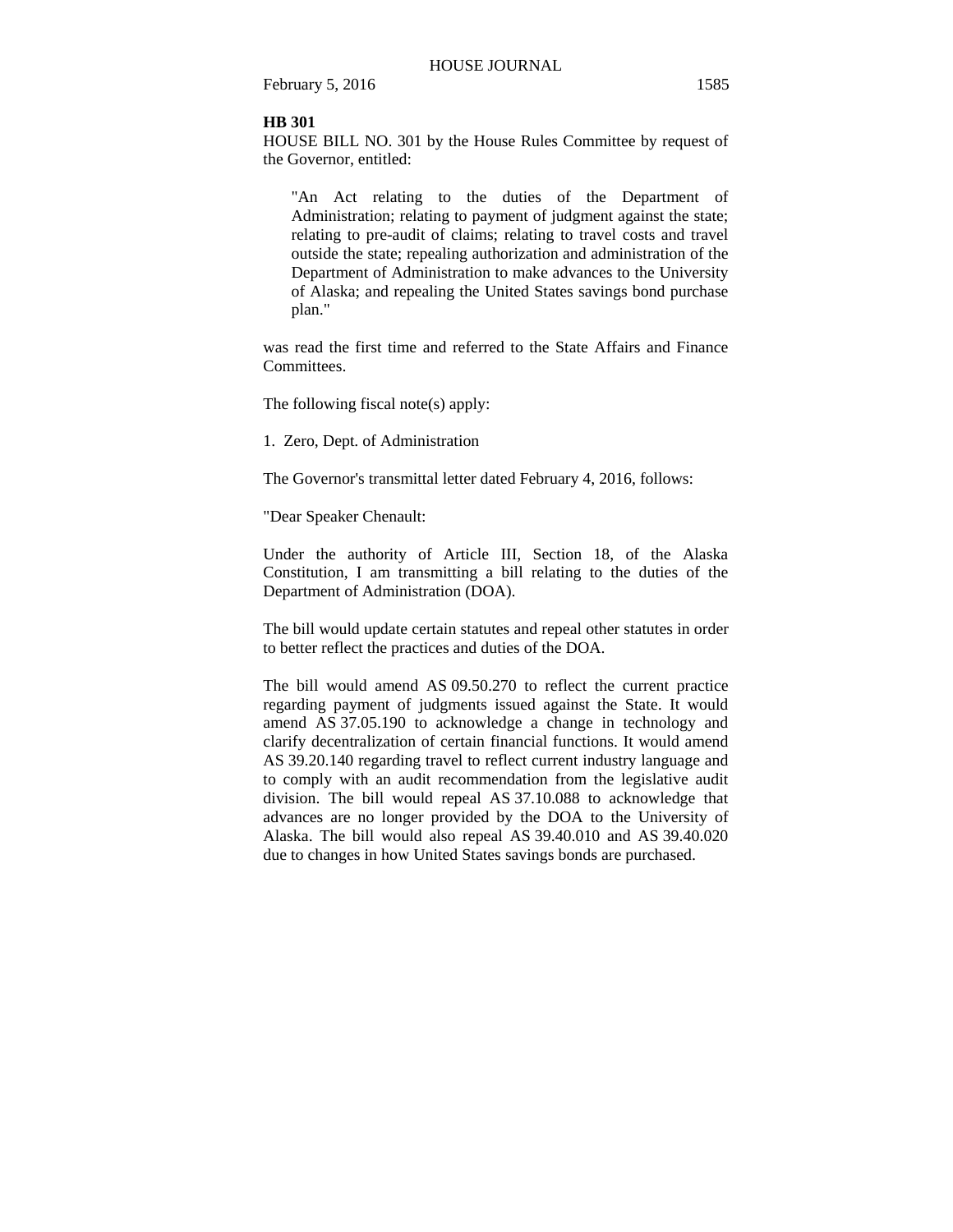I urge your prompt and favorable action on this measure.

Sincerely, /s/ Bill Walker Governor"

## **HB 302**

HOUSE BILL NO. 302 by Representative Tarr, entitled:

"An Act relating to school discipline."

was read the first time and referred to the Education and Judiciary Committees.

## **CONSIDERATION OF THE DAILY CALENDAR**

#### **LEGISLATIVE CITATIONS**

Representative Herron moved and asked unanimous consent that the House approve the citations on the calendar. There being no objection, the following citations were approved and sent to enrolling:

Honoring - Little Italy Restaurant

By Representatives Millett, Chenault, Claman, Colver, Drummond, Edgmon, Foster, Gara, Gattis, Gruenberg, Guttenberg, Hawker, Herron, Hughes, Johnson, Josephson, Kawasaki, Keller, Kito, Kreiss-Tomkins, LeDoux, Lynn, Munoz, Nageak, Neuman, Olson, Ortiz, Pruitt, Reinbold, Saddler, Seaton, Stutes, Talerico, Tarr, Thompson, Tilton, Tuck, Vazquez, Wilson, Wool; Senator Meyer

#### Honoring - Hecla Mining Company

By Senator Giessel; Representatives Chenault, Claman, Colver, Drummond, Edgmon, Foster, Gara, Gattis, Gruenberg, Guttenberg, Hawker, Herron, Hughes, Johnson, Josephson, Kawasaki, Keller, Kito, Kreiss-Tomkins, LeDoux, Lynn, Millett, Munoz, Nageak, Neuman, Olson, Ortiz, Pruitt, Saddler, Seaton, Stutes, Talerico, Tarr, Thompson, Tilton, Tuck, Vazquez, Wilson, Wool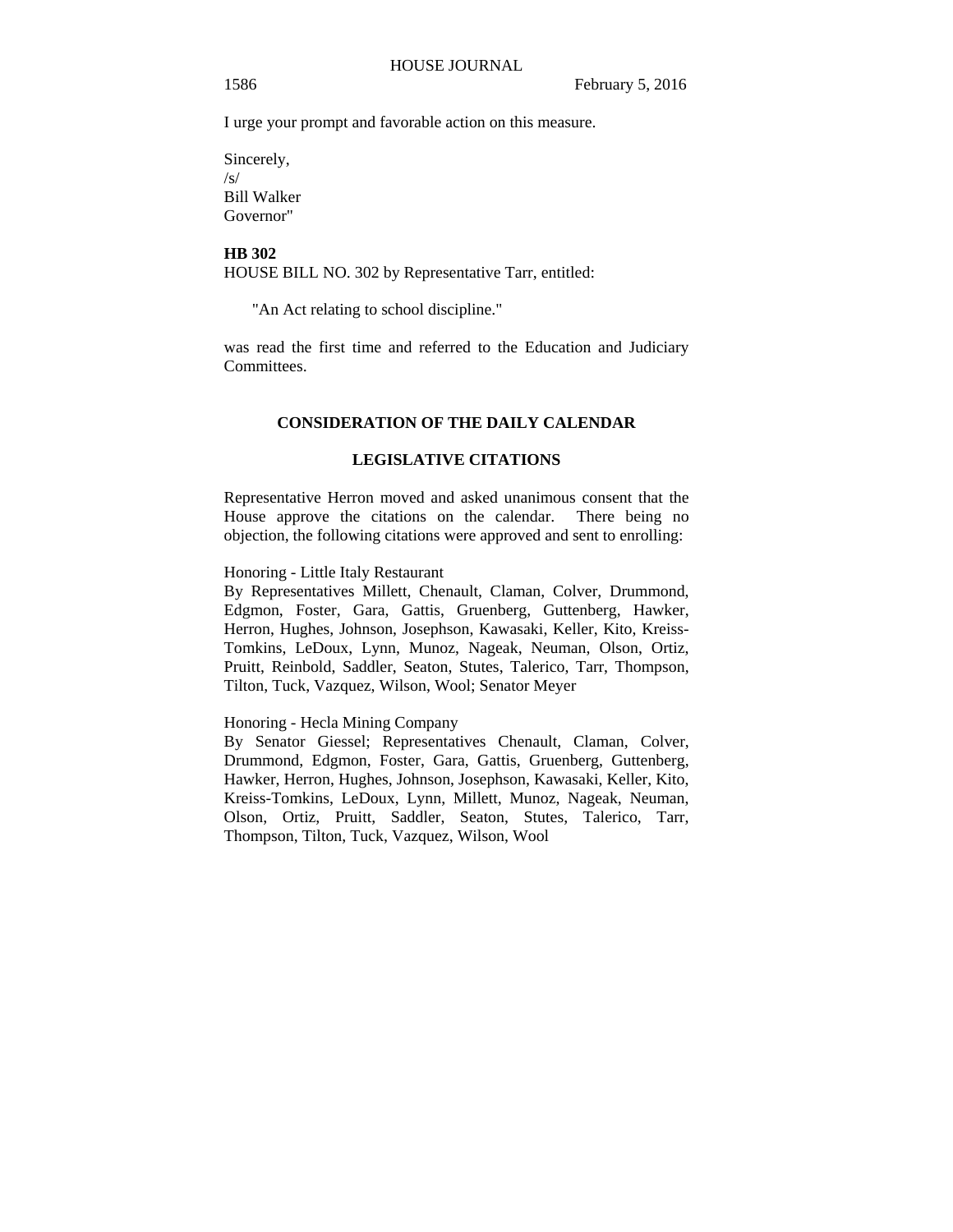Honoring - The Homer High School 'Mariners' Wrestling Team, 2015 Class 1-2-3A State Champions

By Senator Stevens; Representatives Seaton, Chenault, Claman, Colver, Drummond, Edgmon, Foster, Gara, Gattis, Gruenberg, Guttenberg, Hawker, Herron, Hughes, Johnson, Josephson, Kawasaki, Keller, Kito, Kreiss-Tomkins, LeDoux, Lynn, Millett, Munoz, Nageak, Neuman, Olson, Ortiz, Pruitt, Saddler, Stutes, Talerico, Tarr, Thompson, Tilton, Tuck, Vazquez, Wilson, Wool

In Memoriam - Captain John William Spriggs, USPHS

By Representatives Herron, Chenault, Claman, Colver, Drummond, Edgmon, Foster, Gara, Gattis, Gruenberg, Guttenberg, Hawker, Hughes, Johnson, Josephson, Kawasaki, Keller, Kito, Kreiss-Tomkins, LeDoux, Lynn, Millett, Munoz, Nageak, Neuman, Olson, Ortiz, Pruitt, Saddler, Seaton, Stutes, Talerico, Tarr, Thompson, Tilton Tuck, Vazquez, Wilson, Wool; Senator Hoffman

In Memoriam - Ted F. Vanderweyst

By Representatives Kawasaki, Guttenberg, Chenault, Claman, Colver, Drummond, Edgmon, Foster, Gara, Gattis, Gruenberg, Hawker, Herron, Hughes, Johnson, Josephson, Keller, Kito, Kreiss-Tomkins, LeDoux, Lynn, Millett, Munoz, Nageak, Neuman, Olson, Ortiz, Pruitt, Saddler, Seaton, Stutes, Talerico, Tarr, Thompson, Tilton, Tuck, Vazquez, Wilson, Wool

#### **UNFINISHED BUSINESS**

Representative Herron moved and asked unanimous consent that the following members be excused from a call of the House. There being no objection, the members were excused as noted:

Representative Colver – from 5:00 p.m., February 5 to 10:00 p.m., February 7

Representative Foster – from 8:00 a.m., February 7 to 8:00 p.m., February 10 (amended from page 1570)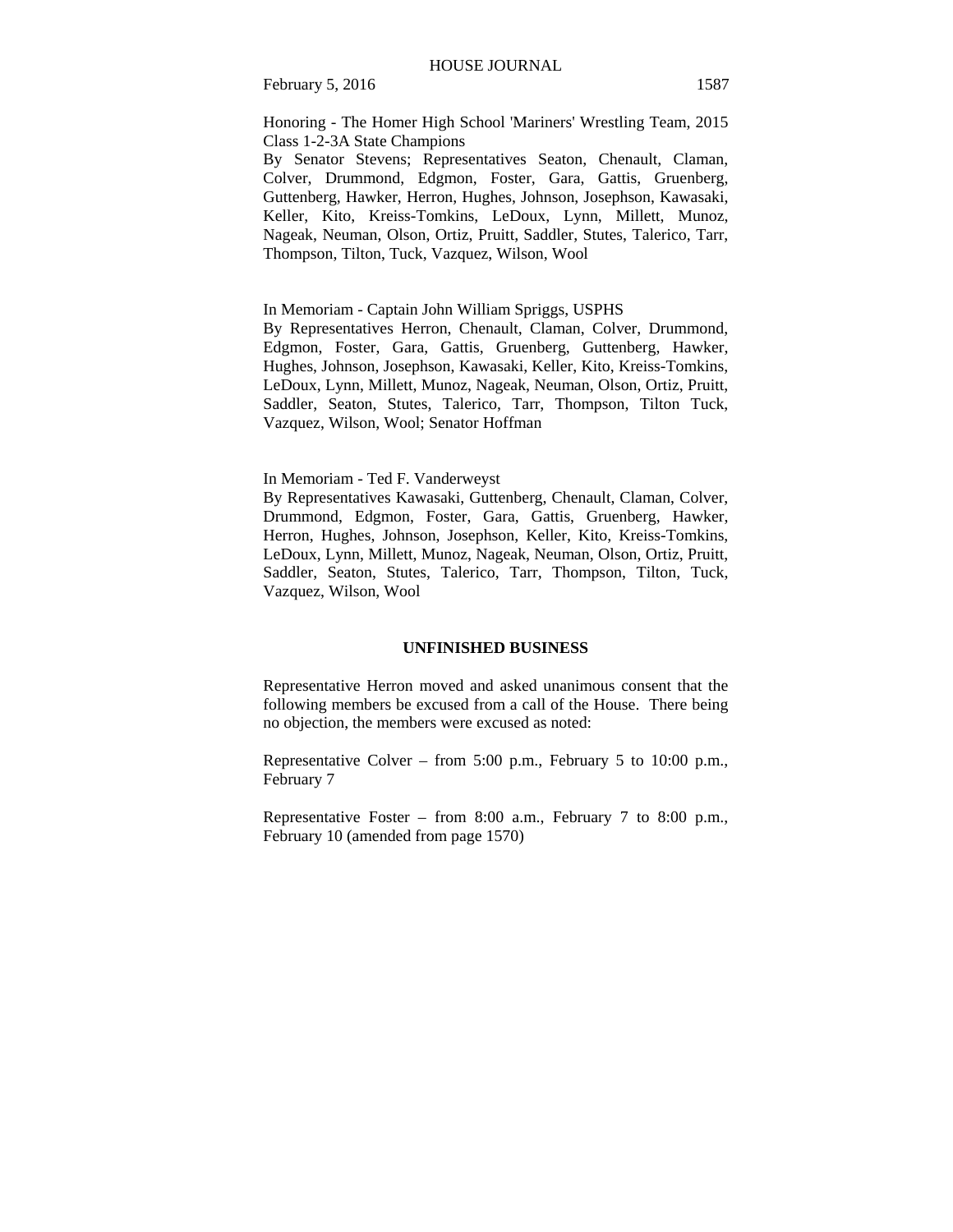## **SPECIAL ORDER OF BUSINESS**

Representative Herron moved and asked unanimous consent that the notice and publication requirements be waived and the citation, Commemorating - The 60th Anniversary of the Signing of the Constitution of the State of Alaska, be taken up as a Special Order of Business. There being no objection, it was so ordered.

Representative Herron moved and asked unanimous consent that the House approve the citation. There being no objection, the following citation was approved and sent to enrolling:

Commemorating - The 60th Anniversary of the Signing of the Constitution of the State of Alaska

By Representatives Tuck, Chenault, Claman, Colver, Drummond, Edgmon, Foster, Gara, Gattis, Gruenberg, Guttenberg, Hawker, Herron, Hughes, Johnson, Josephson, Kawasaki, Keller, Kito, Kreiss-Tomkins, LeDoux, Lynn, Millett, Munoz, Nageak, Neuman, Olson, Ortiz, Pruitt, Reinbold, Saddler, Seaton, Stutes, Talerico, Tarr, Thompson, Tilton, Vazquez, Wilson, Wool; Senator Gardner

#### **UNFINISHED BUSINESS**

## **HB 188**

Representative Gara added as a cosponsor to:

HOUSE BILL NO. 188

"An Act relating to financial accounts for persons with disabilities; relating to financial institutions; relating to property exemptions; relating to securities; and providing for an effective date."

#### **SB 23**

Representative Gattis added as a cross sponsor to:

CS FOR SENATE BILL NO. 23(JUD)

"An Act relating to opioid overdose drugs and to immunity for prescribing, providing, or administering opioid overdose drugs."